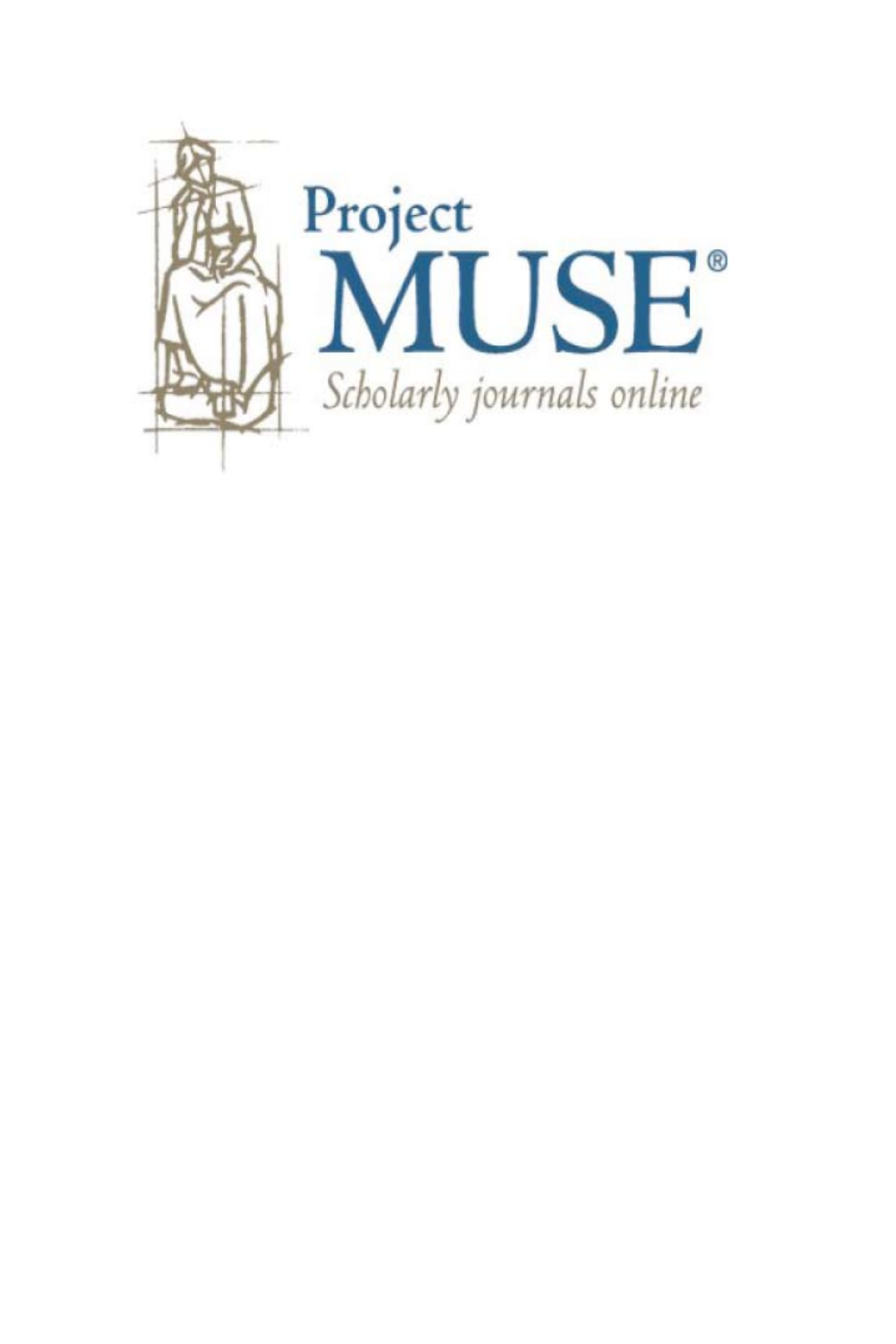and offerings by the bereaved, but it took place at home and so displaced the templebased funeral. The funeral altar, the centerpiece of these new home-based rites, became what Bernstein calls "a magnet for innovative display." At the top end of the market, it was a fabulously expensive multitiered, flower-bedecked space on which candles were lit, incense burned, and offerings placed, alongside mortuary tablets and photographs of the deceased.

These several innovations of the early decades of the twentieth century endured and finally, in the postwar decades, spread out of urban areas into rural Japan as well. It is really only at the start of the twenty-first century that funeral practice is shifting radically once more. There is a growing trend towards  $shizens\bar{o}$ , so-called natural funerals that eschew the use of Buddhist priests and to a large extent undertakers, too. Bernstein acknowledges, perhaps insufficiently, the importance of funeral rites in sustaining the patriline in imperial Japan. In twenty-first century Japan, however, there are signs that death rites are adapting to the disintegration of the traditional family. One example is the emergence of grave plots exclusively for women. Resigned to unhappiness in this life, a small but growing number of women purchase these plots to effect "posthumous divorce." It would be interesting to hear what Bernstein makes of these developments, but they—like state funerals in modern Japan—lie beyond the carefully defined parameters of his book. *Modern Passings* as it stands is an expertly researched and finely written book. It is analytical as any academic book should be, but it is also witty and compassionate.

Neubeginn unter US-amerikanischer Besatzung? Hochschulreform in Japan zwischen Kontinuität und Diskontinuität 1919–1952. Hans Martin Krämer. Berlin: Akademie Verlag, 2006. 317 pages. €54.80.

> HARALD FUESS The University of Sheffield

In this well-researched monograph, the title of which may be translated as "Fresh Start under the U.S. Occupation? University Reforms in Japan Between Continuity and Change," Hans Martin Krämer traces the roots of postwar university reforms in Japan to early twentieth-century Japanese debates on education. He thereby revisits the perennial question of the degree to which the Allied Occupation reshaped Japan. Contrary to current notions, especially popular among politicians and scholars in Japan seeking to redress "excessive changes imposed by foreigners," Krämer stresses Japanese agency in conceiving and implementing educational reform after 1945 based on ideas that had circulated in Japan since the 1920s. While one might assume that there would be little left to say on the postwar period after the seminal work of John Dower and Takemae Eiji, Krämer's reminder is well taken. As he points out, situating the Occupation within the larger flow of twentieth-century history diminishes our awe at the impact of Japan's so-called American revolution and reveals substantial prewar-to-postwar continuity in the policy agendas of the Japanese participants in the reform process. Focusing on the issue of continuity and discontinuity, Krämer's core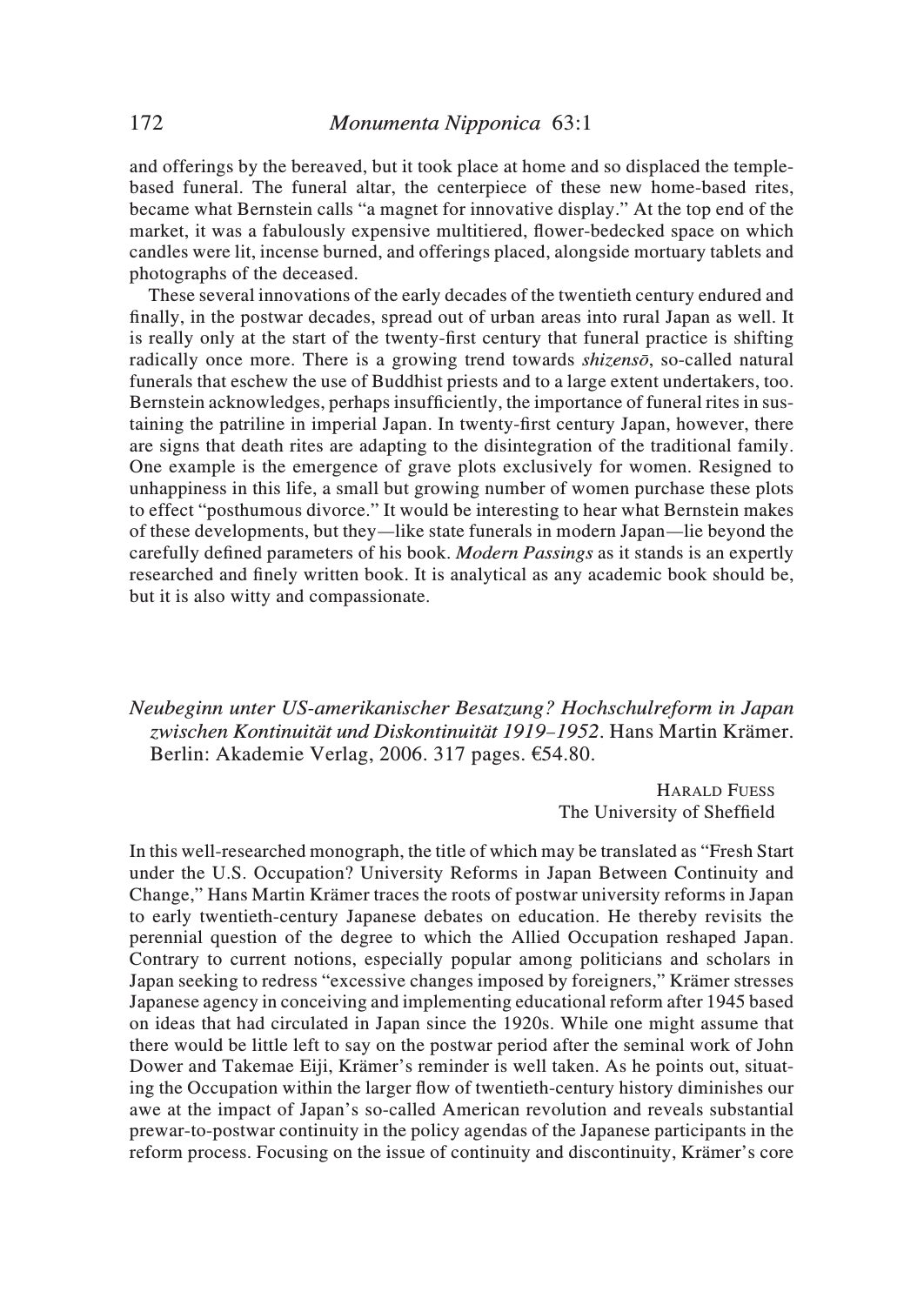interest in this book, as in some of his previous publications, $<sup>1</sup>$  is on the relationship</sup> between the state and university education. The present book consists of four sections: (1) an introduction to the historiographical context, (2) an analysis of the discourse between 1919 and 1945 concerning educational reform, (3) an in-depth examination of American and Japanese postwar proposals regarding education and their subsequent implementation, and (4) a concluding discussion of the influence of the historical legacy.

Providing in the introduction a meticulous and nuanced survey of previous scholarship, Krämer explains how historians in Japan and elsewhere have traditionally used the year 1945 as the turning point for either starting or ending their studies. This bifurcation of the twentieth century has often led to the depiction of a division between a prewar period of state-led authoritarianism and a postwar epoch of liberation and democratization, albeit one later betrayed by the reemergence of conservative elites. In recent decades scholars of economic history, in particular, have paid more attention to prewar or wartime connections, and researchers in other fields have also accepted the characterization of a "1940 system" (a socioeconomic order established under the duress of wartime demands that influenced postwar Japan as well). Krämer, however, draws major theoretical inspiration from the sociologist and historian Yamanouchi Yasushi's idea of a transition from a "class-based society" to a "system society." Similar to the situation in other nations in the 1930s and 1940s, Yamanouchi argues, campaigns for "rationalization" and "modernization" and the aim of using human resources more effectively led to the state's assuming a larger role in mediating social conflicts. In this process, higher education became a crucial means of breaking down class differences as greater access to education helped individuals overcome previously existing social boundaries and older class distinctions became blurred. Reviewing these points in the introduction, Krämer reasserts the usefulness of the analytical term fascism (Faschismus) for categorizing the intensive period of militarization and mass mobilization that an older generation of scholars in Japan described by words such as "emperor fascism" (tennôsei fashizumu), a practice that once sparked intense debates among American scholars on the appropriateness of applying the notion of fascism to the Japanese as well as German and Italian experience.

The book's long prewar chapter covers the years 1919 to 1945, with focus on educational discourse during the years 1925–1937 and debates in government committees between 1931 and 1942. Proposals for structural reform included abolishing the higher schools, standardization of educational institutions, upgrading of teacher training, permitting women to study at universities, and the issue of administrative decentralization. Except for the promotion of teacher training academies to higher-school status and putting them under the jurisdiction of the central government's Ministry of Education in 1943–1944, none of the above-mentioned reform items were implemented prior to Japan's surrender. Krämer holds that the reform agenda was not instituted more broadly primarily because the key educational committee did not submit its recommendations until 1942, by which point the government was so over-

<sup>&</sup>lt;sup>1</sup> See "Just Who Reversed the Course? The Red Purge in Higher Education During the Occupation of Japan," Social Science Japan Journal 8:1 (2005), pp. 1–18; Unterdrückung oder Integration? Die Staatliche Behandlung der katholischen Kirche in Japan, 1932 bis 1945 (Marburg: Förderverein Marburger Japan-Reihe, 2002).